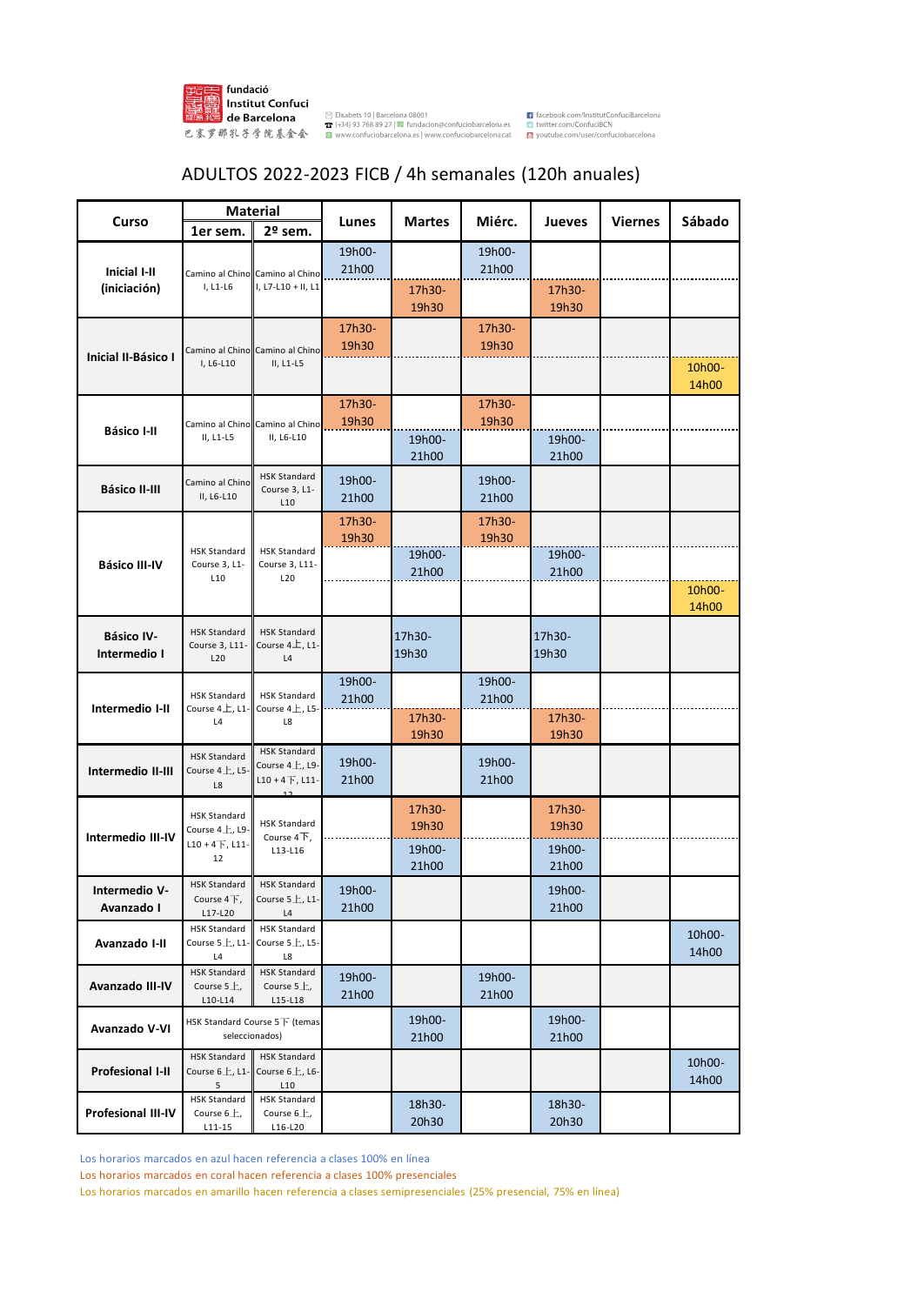

## ADULTOS 2022-2023 FICB / 2h semanales (60h anuales)

| <b>Curso</b>                                                             | <b>Material</b>                                           | <b>Lunes</b>    | <b>Martes</b>   | Miérc.          | <b>Jueves</b> | <b>Viernes</b>  | Sábado          |
|--------------------------------------------------------------------------|-----------------------------------------------------------|-----------------|-----------------|-----------------|---------------|-----------------|-----------------|
| Inicial I<br>(iniciación)                                                | Camino al Chino I,<br>$L1-L6$                             |                 |                 |                 |               | 17h30-<br>19h30 |                 |
| Inicial II                                                               | Camino al Chino I,<br>$L6-L10$                            | 18h30-<br>20h30 |                 |                 |               |                 |                 |
| Básico I                                                                 | Camino al Chino II,<br>$L1-L5$                            |                 | 17h30-<br>19h30 |                 |               |                 |                 |
| Camino al Chino II,<br>Básico II<br>$L6-L10$                             |                                                           |                 |                 |                 |               |                 | 10h00-<br>12h00 |
|                                                                          |                                                           |                 |                 |                 |               |                 | 10h00-<br>12h00 |
|                                                                          |                                                           |                 | 17h30-<br>19h30 |                 |               |                 |                 |
| 17h30-<br>19h30<br>HSK 3 Standard<br><b>Básico IV</b><br>Course, L11-L20 |                                                           |                 |                 |                 |               |                 |                 |
|                                                                          |                                                           | 12h00-<br>14h00 |                 |                 |               |                 |                 |
| Intermedio I                                                             | <b>HSK Standard</b><br>Course 4上, L1-L4                   |                 |                 |                 |               |                 | 10h00-<br>12h00 |
| Intermedio<br>${\sf IV}$                                                 | <b>HSK Standard</b><br>Course 4下, L13-<br>L <sub>16</sub> |                 |                 |                 |               | 17h30-<br>19h30 |                 |
| Avanzado IV                                                              | <b>HSK Standard</b><br>Course 5上, L15-<br>L18             |                 |                 |                 |               | 17h30-<br>19h30 |                 |
| Profesional<br>$\mathsf{VI}$                                             | HSK 6下 Standard<br>Course, L26-L30                        |                 |                 | 19h00-<br>21h00 |               |                 |                 |

Los horarios marcados en azul hacen referencia a clases 100% en línea

Los horarios marcados en coral hacen referencia a clases 100% presenciales